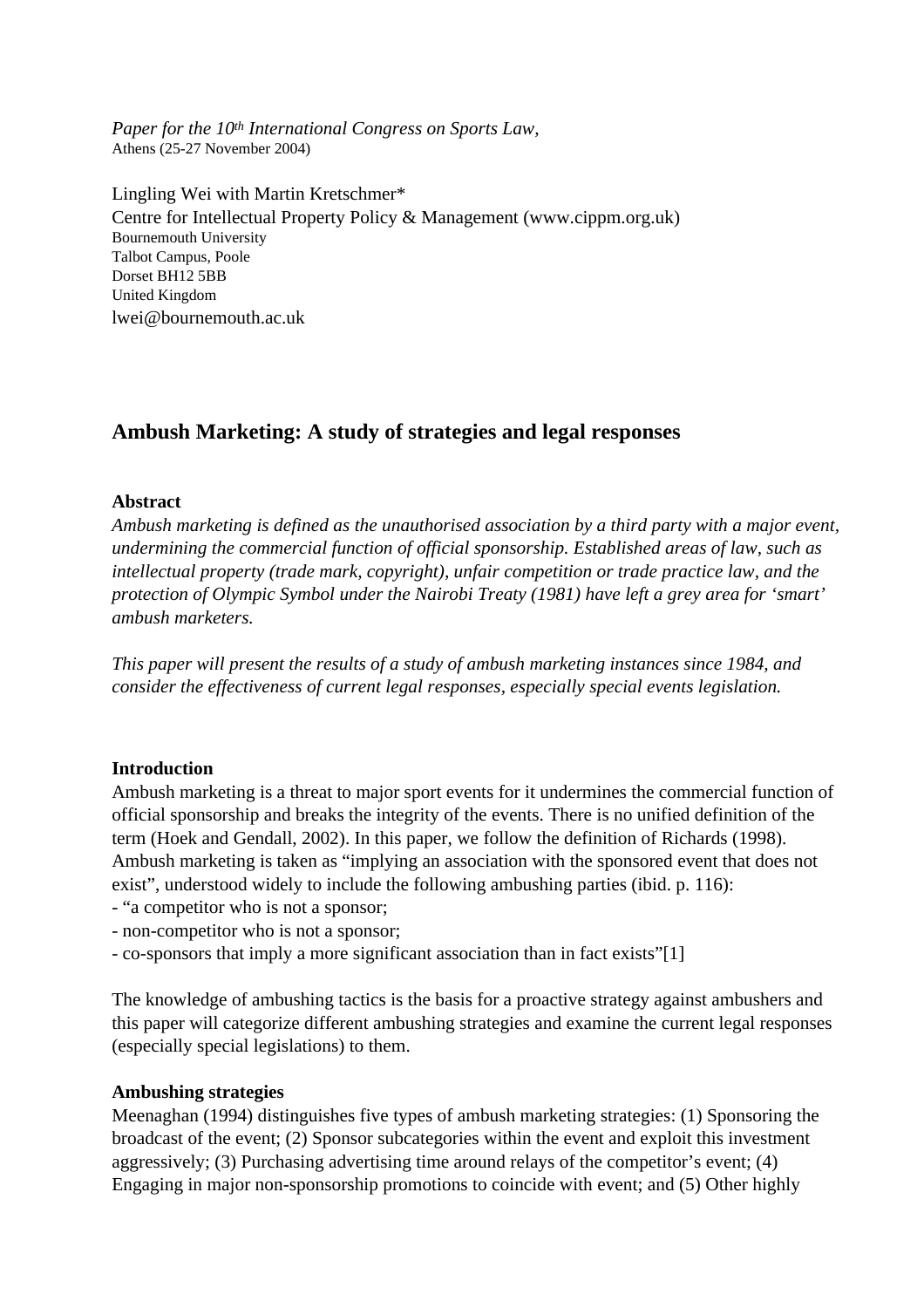creative and inventive strategies. Though the first four have accurately captured some of the common ambushing strategies, the fifth one is obviously too broad, catching all the ambushing tactics which don't belong to the first four.

The researchers have created a database of ambush marketing cases since 1984, when the first use of the term appears in connection with the 1984 Olympic Games in Los Angeles: Fuji Photo Film USA was the official 35mm film of the Games, and Kodak countered by paying considerably less to sponsor the US track and field trials and ABC's broadcast of the Games. 73 instances were archived, using key word searches on the electronic databases (ABI; Business and Industry), and cross references from a variety of publications. The study of the collected ambushing instances has revealed that such "highly creative and inventive strategies" often happened around some common subjects such as venues, athletes and intellectual property elements while different strategies were applied around the same subject. The examination of different ambushing strategies will be based on Meenaghan's categorisation but replaces its fifth type with four more specific subject categories.

# **(1) Sponsoring the broadcast of the event;**

The benefit of ambush marketing by this way is obvious considering that media audiences are much larger than on-site audiences.

This strategy was employed by fast-food company, Wendy's in the 1988 Summer and Winter Games. McDonald's was the exclusive fast-food sponsor of the U.S. Olympic Committee for the Games. Yet the rival Wendy had become "a proud sponsor of ABC's television coverage of the 1988 Winter Olympics," as the company's napkins declared. And although Wendy was barred from displaying the five-ringed Olympic symbol, the company used a nearly identical ABC symbol instead. At the time, the restaurants of Wendy were plastered with Olympic-like symbols. Its storefronts were filled with ski-racing posters that proclaimed "We'll Be There!" Its tray liners were printed with stories about the Olympics. And its napkins were embellished with what looked like the Olympic rings. Wendy's said, "We found another way of getting the job done at considerably less expense." (Goldman 1993)[2]

This strategy does not work well now since broadcasters in many countries will now either offer first option to the sponsor, or will refuse competitors to sponsor the broadcasting.

# **(2) Sponsor subcategories within the event and exploit this investment aggressively;**

This strategy was widely applied for being cost-effective. Ambushers by paying much less money than main category sponsors have obtained legitimate sponsorship opportunity to get associated with the events. The research conducted by Sandler and Shani (1998) following the conclusion of the 1996 Atlanta Olympic Games supports the conclusion arrived by Stotlar (1993) that considerable confusion over the different levels of Olympic sponsorship existed. Ambushers using this strategy are trying to take advantage of this confusion.

Kodak "ambushed" Fuji in the 1984 Olympic Games by sponsoring the US track and field trials. Fuji retaliated by sponsoring the US swimming team in the 1988 Olympic Games when Kodak was the official world wide sponsor (Meenaghan 1994).[3]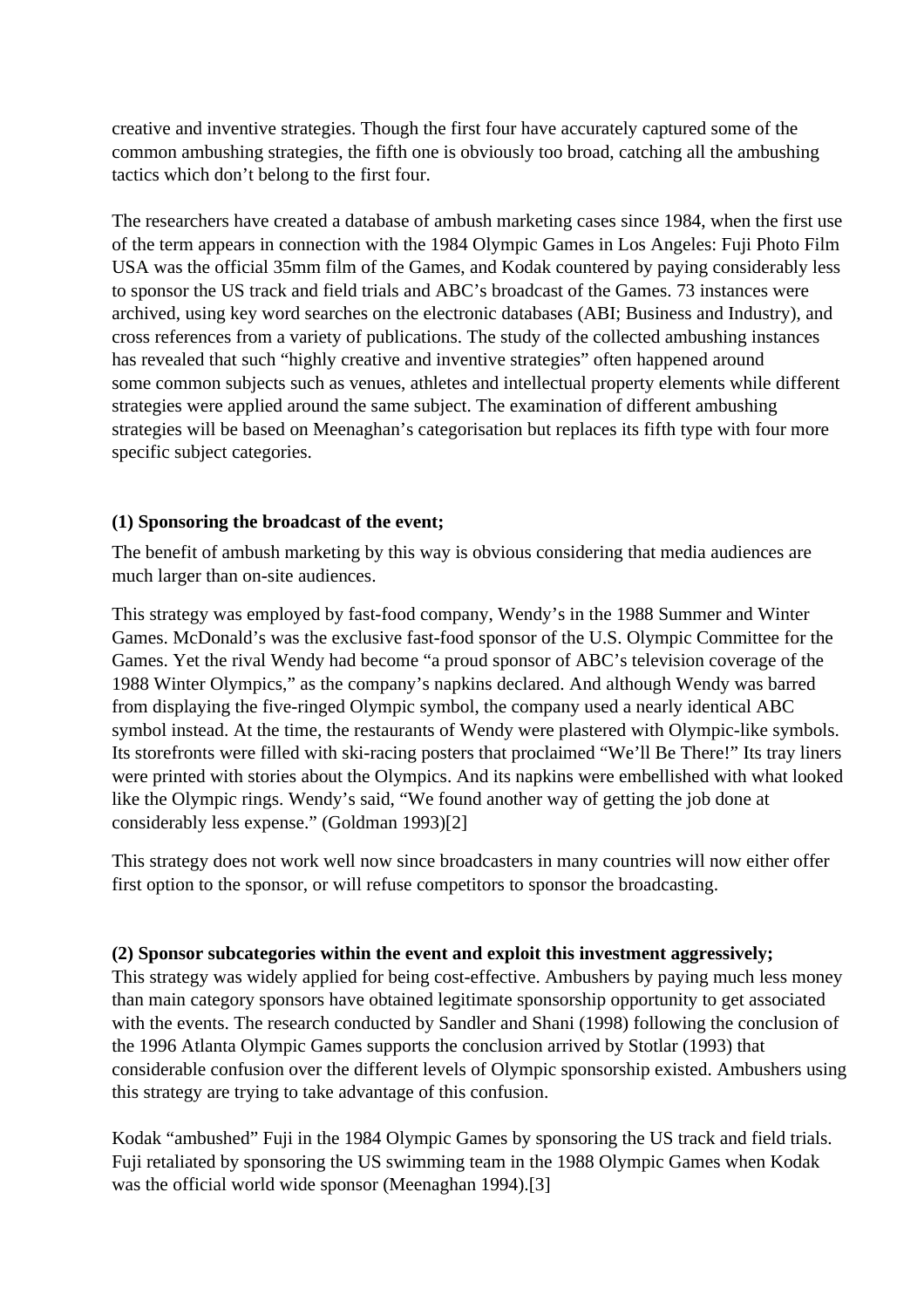This strategy can be successful partly owing to the "clutter" of differ tiers of sponsorship in the same event. It can be solved if the event organisers have structured sponsorship carefully and prevented brand competitors of an official sponsor becoming programme sponsor. Sears, Roebuck & Co. had hoped to sponsor two U.S. teams, figure skating and skiing, in the Winter Olympics in Lillehammer, Norway, and two U.S. teams, gymnastics and swimming, in the Summer Olympics in Atlanta in 1996 but was told "no thanks" for its rival, Home Depot Inc had spent \$ 40 million to be the major sponsor of the Games. So Sears's plans for in-store promotions and thousands of special Olympic pins were halted. (Goldman, K 1993)

## **(3) Purchasing advertising time around relays of the competitor's event;**

Sandler and Shani's (1998) research revealed that about a third of the respondents believe that whoever advertised during the telecast was an official sponsor. This indicates that the use of advertising during the event telecast is a highly effective ambush strategy.

MasterCard International aired two new 30-second commercials on NBC during Super Bowl XXX, despite Visa's role as the National Football League's exclusive credit card. MasterCard gained near-equal ad time with Visa during the highest-rated sporting event of the year (*Fitzgerald 1996).*[4]

The simple solution to combat this ambushing strategy might be that sponsors buy out all advertising time around relays of the event to out-market the competitors. If impossible, the broadcasters should be at least be required by contract not to allow one person (other than sponsors) to secure more than a certain percentage of the advertising time during the broadcast to prevent competitors from monopolizing the advertising time (Richards 1998).

# **(4) Engaging in major non-sponsorship promotions to coincide with an event;**

This type of ambushing strategy uses mainstream media advertising and/or below-the-line promotions to benefit from the publicity of the events (Meenaghan 1994). Kodak was sole imaging sponsor of the 1996 Games. Its arch-rival Fuji co-sponsored an elaborate display, honoring 100 years of track and field featuring past Olympic athletes alongside next year's hopefuls. From New York in November 1995, the exhibit journeyed across the U.S. before landing in Atlanta in time for the 17-day Summer Olympics in the following year. Called Images of Excellence, the exhibit was heavy on photos.

Fuji, which advertised Images of Excellence on radio and in newspapers, insisted the promotion merely took advantage of the country's heightened interest in sports. The photo giant also offered a poster series and desk calendar featuring athletes such as Dan O'Brien and Michael Johnson, both strong contenders for the Olympic team. The exhibit lasted two years, starting before the tryouts for the Olympic teams and continuing long after the games' end.[5]

## **(5a)** *\*Venue-related ambush marketing*

In the course of an event the venues for competition are undoubtedly the focus of audience'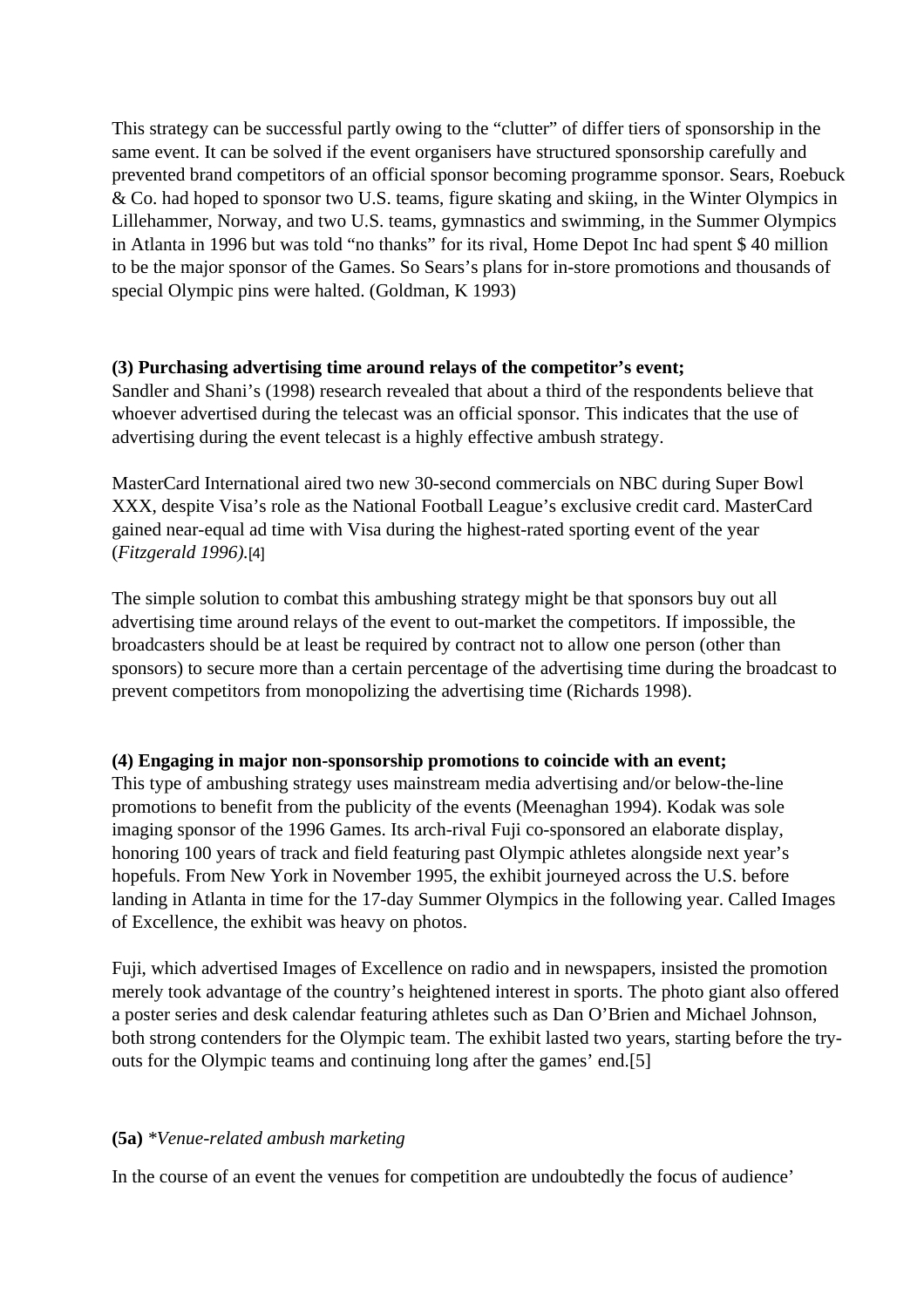attention. Ambush marketing occuring in the venue will not only impact on the on-site audience but also media audiences through the broadcasting of the games. Trying to make the ambusher's brand exposed in or near the venue is the distinct character of this subject category.

Buying advertising space in the host city of the event or "sneaking" in some items containing the ambusher's brand are the traditional strategy. The following are the successful examples.

At the Atlanta 1996 Summer Olympics, despite Reebok being an official sponsor, Nike set up 'Nike Town', a tent city in a car park on the edge of Atlanta's Centennial Park, and handed out Nike banners to spectators of the marathon. Nike billboards were also prominent around the city, bearing the slogan 'You don't win silver, you lose gold'. Similarly, in the Football World Cup Finals in France '98, Nike built a football village on the outskirts of Paris to which it brought its star teams, among them the former world champions, Brazil.

In Sydney 2000 Olympics, the flags bearing the name and logo of Wu Liang Ye, a Chinese Alcohol company, were waved by a group of Chinese spectators and gained global coverage. Wu Liang Ye did not have any sponsorship link with the Games at all, but just sent these 'cheer squads' to the key venues (Eade et al 2002).

Ambushers sometimes use a hotballoon to extend their ambushing message in the air space. In 2000, Major League Baseball Pepsi's hotballoon was floating over the stadium despite rival Coke's role as sponsor of the whole tournament (Terry 2000).

Such ambushing strategies can hardly be successful now because of the event organizers's prevention strategy, such as the Internation Olympic Committee's clean venue policy[6]. Advertising space wthin the camera view around the host city is normally under the control of event organisers. Items containing competitors' brand are generally not allowed to take into the venue.

However sudden ambushing stunts are still annoying the event organisers. For example during an Australian-New Rugby match in Sydney in 2002, two men covered in nothing but painted-on Vodafone logos streaked onto the playing field (BBC 2002).

Korean electronics giant LG also challenged ATHOC's venue control policy at the 2004 Athens Games by its "ferry marketing". LG was also reported as taking advantage of the Games outside Olympic sports venues. It took large intercity ferries, a main means of transport and popular tourist item, as key marketing venues.The vessels were equipped with LG Electronics' upscale flatpanel displays, premium home appliances and camera phones.[7]

Equipment in the venue can sometimes offer an ambushing opportunity. At the 2002 Olympic Games in Salt Lake City, Nike engaged in a clever move, outfitting the U.S. hockey teams with its equipment, complete with Nike logos, without paying for an official Olympic sponsorship that can cost many millions of dollars (Knight-Ridder Tribune Business (US) 2003).[8]

## **(5b)** *\*Logo-related ambush marketing*

Ambushing strategies in this category are relevant where key elements that can be used to associate with the events. Such elements are mostly under intellectual property protection. The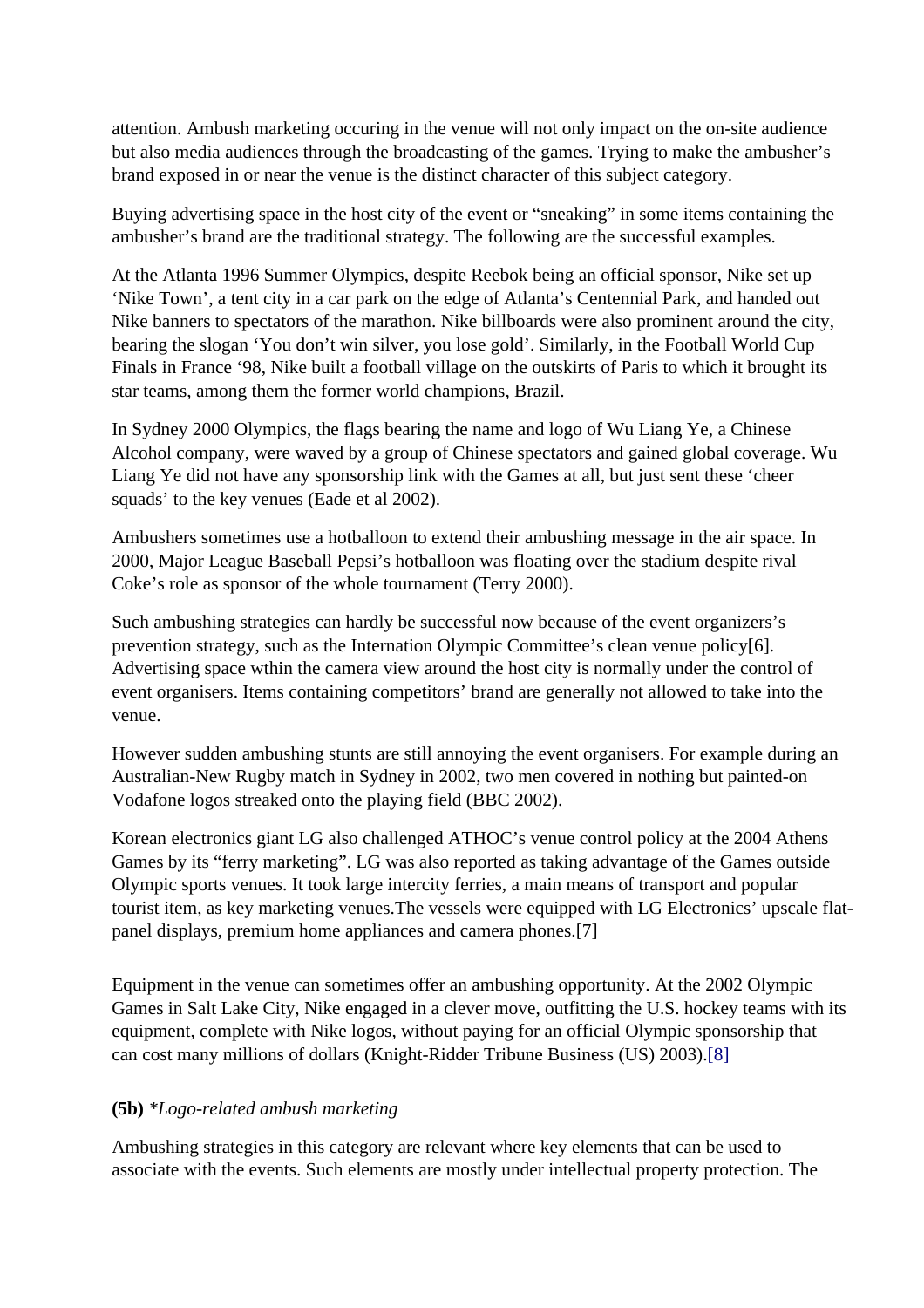crucial point of such strategies is how to circumvent the legal protection bestowed in the elements.

One way of achieving this is to cleverly modify the protected symbols or slogan's of the event or invent ambusher's new ones.

In 1996, BellSouth was the official sponsor of the New Zealand Olympic team and official supplier of mobile phone. Its competitor Telecom New Zealand Ltd ("Telecom"), published a newspaper advertisement in the following format: the word "RING" in large letters appeared three times across the top line and twice across a lower line with the two lower "RING" words being beneath the gaps between the upper three. The colours were, working from left to right, upper line: blue, black, red; lower line: yellow, green. Beneath those words was printed the phrase "With Telecom mobile you can take your own phone to the Olympics", which was followed in smallercase type by a message as to the ability to use Telecom mobile phones if travelling to the Atlanta Olympics.Though the Olympic symbol of five rings is under the protection of New Zealand legislation the Telecom's five "ring" has escaped an accusation of trade mark forgery for its distinction with the original Olympic symbol (Hoek and Gendall 2002).[9]

Sometimes cunning use of the original protected items can also achieve the same goal.

At the 1992 Olympic Games, considerable confusion arose over Subway Sandwiches using the five-ring Olympic logo in 1991 in their advertisements touting U.S. Olympic Committee (USOC) sponsors Oscar Mayer Foods Corporation and Louis Rich Company. The USOC ruled that Subway's advertisements did not encroach on McDonald's, the official USOC fast-food sponsor. The committee said Subway had nothing to do with the Olympics and that the advertisements honoured the processed meat makers who were Subway suppliers.[10]

Similarly at the 1996 Atlanta Olympic Games in its sponsorship VISA passed-through its Olympic rights to the Prudential Bank (one of the VISA card issuers) by conducting the Olympic rings. Though the ACOP logo appeared in closer proximity to the Visa logo than the Prudential Bank logo, the typical viewers were not likely to make this distinction. So the sponsor, NationsBank, in banking category was affected in the ambush.

Ambushers sometimes use general name/indication instead of protected elements to associate with the events

At the 1996 Atlanta Olympic Games, Timex who sponsored athletes including diver Anne Montminy, produced out a brilliant multi-media campaign that ran in Canada during the Olympics. One of the print advertisements had a turquoise Indigo dot, marking Atlanta on a map of North America. There was no use of trade marks or anything else 'official', but Timex found a way in nonetheless.<sup>[11]</sup>

The most inventive strategies in this category should be creating some subtle titles for their products or companies themselves.

In brew producer Labatt sponsored Cabot 500 Anniversary Celebrations, Rival Molson ran print ads throughout Newfoundland touting its Black Horse beer as 'the unofficial brew of Cabot's crew.'[12]

Although Samsumg was the official sponsor of the Athens Games, Rival LG launched a "Official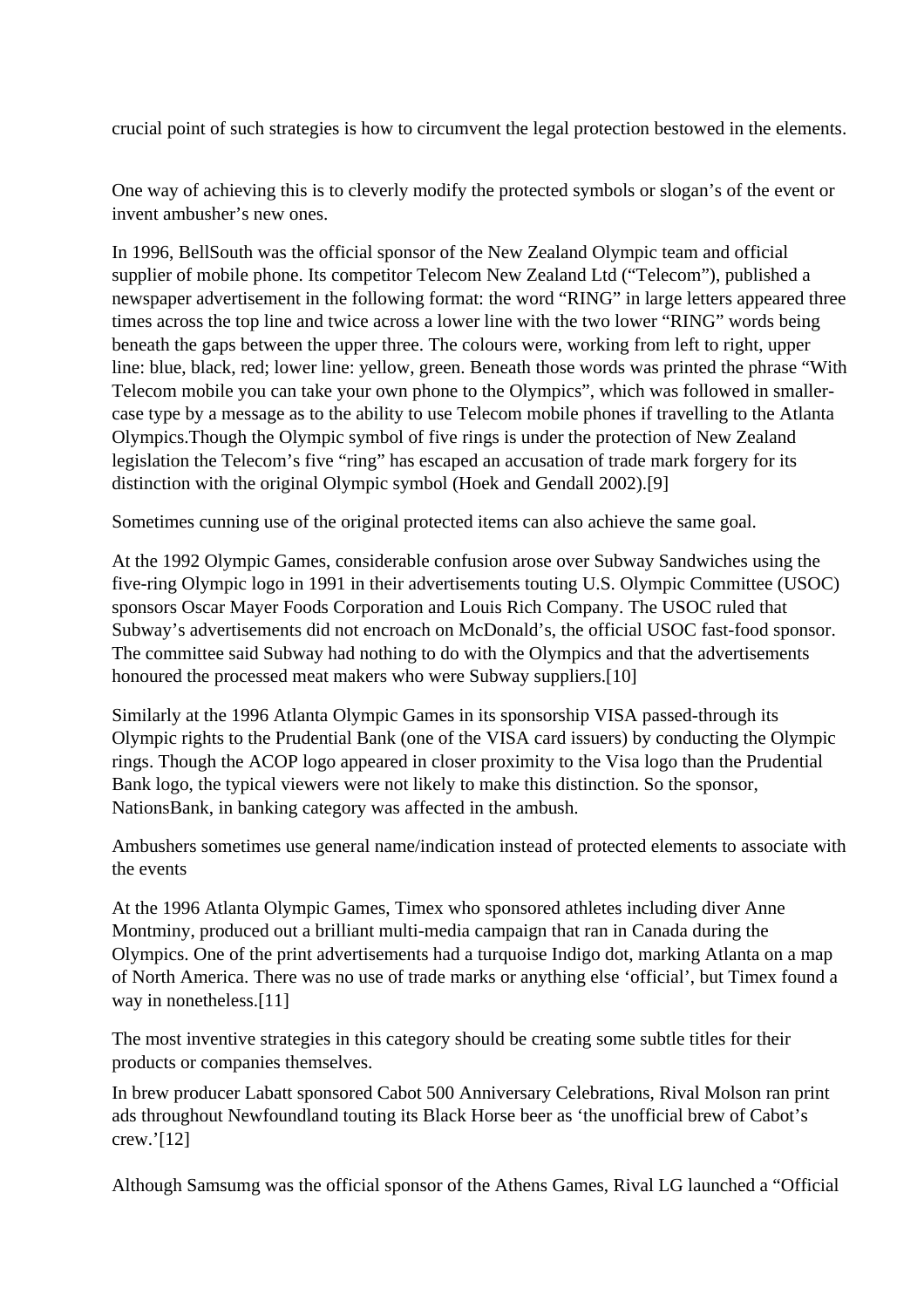Sponsor of Life's Good" campaign during the Olympic opening ceremony by proclaiming itself the "official sponsor" of benefits its products can bring such as "freedom" and "eye candy". LG national marketing manager Paul Reeves said before the launch, " while we are not an official sponsor, what this campaign conveys is our official association with everything else that makes life good during the Olympics-and watching the most prestigious of all sporting events with LG only heightens the entire viewing experience."[13]

## **(5c)** *\*Athlete-related ambushing*

This is effective because famous athletes attending big events are seen by the audience as representative images of the events. Running an advertising campaign featuring high-profile athletes is the common ambushing strategy in this category. A typical example can be found in the 2000 Sydney Olympics. The Australian airline, Ansett, was an official sponsor of those Games but rival Qantas promoted itself using its sponsorship and endorsement of the high-profile Olympic athlete, Cathy Freeman, together with an intense print and television advertising campaign on the official broadcaster, Channel 7. A letter poll showed that a substantial number of people thought that Qantas were the official sponsors. Although event organisers can restrict participating atheletes appearing in commercial shows through contractual dealings, such kind of restriction in most occasions is only valid in the course of event and there is still a large time loophole left for ambushers.

Atheletes endorsed by the competitor of the sponsors can also help their endorser to gain the exposure of their brand or directly combat the sponsors.

At the Atlanta 1996 Olympic Games, Reebok was again an official sponsor. Linford Christie, the British 100 metres runner, appeared at a press conference wearing blue contact lenses with the highly recognisable Puma logo in white in the centre of each lens. The Puma logo lenses received worldwide coverage and were on the front page of most international newspapers.

In the 1992 Barcelona Olympic Games, Reebok was one of the official sponsors. When the US basketball Dream Team went up to the podium to receive their gold medals, two of its most famous players, Michael Jordan and Charles Barkley, who had lucrative sponsorship contracts with Nike, covered the Reebok logo of their tracksuits with the US flag.[14]

## **(5d)** *\*Hospitality-related ambushing*

Besides ambushing strategies in these three categories, ambushers sometimes run some inventive hospitality to get associated with the event. At the 1988 Olympic Games, Seagram's developed a programme called 'Sending the Families' in which they paid the cost of sending 500 relatives of the team to Seoul. They became heavily linked with the Games without getting involved or paying any money to the Olympic Committee (Meenaghan 1994).[15]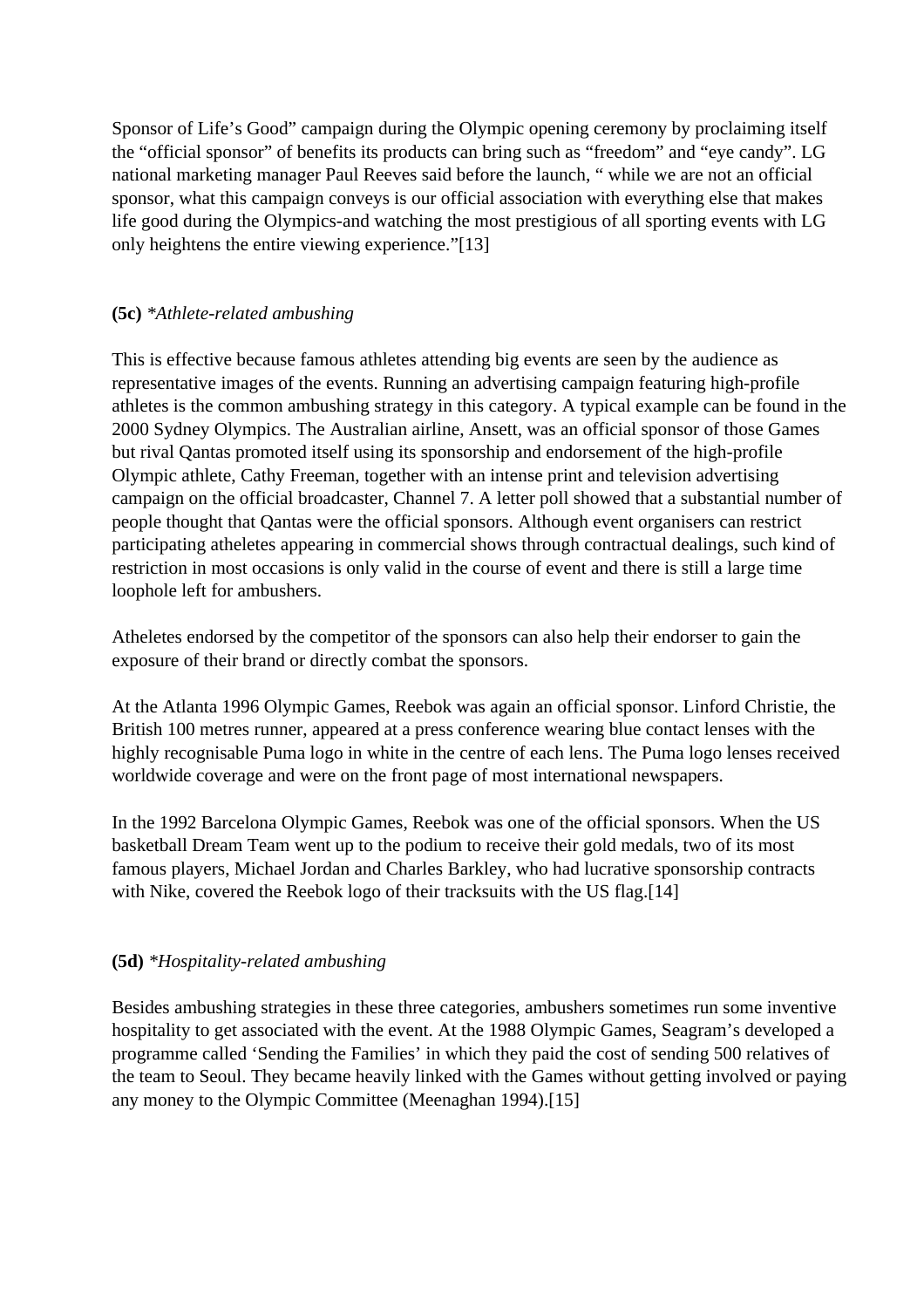### **Legal responses to ambush marketing**

### *\*Existing legal remedies*

Established areas of law to combat ambush marketing include traditional intellectual property law, such as trade mark law and copyright law; and alternative legal remedies other than intellectual property law such as unfair competition or trade practice law, contract law and the protection of the Olympic Symbol under the Nairobi Treaty (1981) ( Senate Report 1995). Such laws have left a grey area for 'smart' ambush marketers. This can be evidenced from the five ring case[16] in New Zealand as described earlier in this paper.

The plaintiff sought an interim injunction to restrain repetition of the newspaper advertisement, relying on the three causes of action, namely **mirepresentation under** sections 9 and 13 (e) of the Fair Trading Act 1986 (N.Z.), passing off and trade mark forgery under section 16(1) (a) and (c) of the Fair Trading Act. The allegation of trade mark forgery was dismissed by McGechan J. for he found that in favour of Telecom that readers could easily tell that telecom's use of the five words "ring" was not Olympic's symbol of five circles. Regarding the allegation of passing off, McGechan J. made the following statement to explain how he came to the decision of the "serious question" of misrepresentation: "In the end it is necessary for me to make up my own mind, and within that to apply common sense. I accept those who read newspaper advertisements tend to browse. They will not be reading advertisements in a closely focused way, at least in the first instance. Those who notice the five coloured "ring" words, then drop their gaze to the next line picking up the reference to Olympics, and then refer back to the five "ring" words, and then make an association with the five circle Olympic symbol, will be mildly amused. It will then seem like a cartoon or a clever device. It is the sort of situation where one pauses for a moment to laugh, and acknowledge the lateral thinking involved. However, it is a long way from that brief mental process to an assumption that this play on the Olympic five circles must have been with the authority of the Olympic organisation, or through sponsorship of the Olympics." Thus the passing off allegation was also dismissed.

#### *\*Special legislation*

To counter the diversified ambushing strategies, special legislation has been enacted to specifically protect a major sports event.

The Sydney 2000 Games (Indicia and Images) Protection Act 1996 was the first legislation enacted specifically for a major sporting event, seeking to minimise ambush marketing. Since then special legislations have all been enacted for the Summer Olympic Games in Athens (Article 3 of law 2598/1998 as supplemented and amended by virtue of article 2 of law 2819/2000 and article 16 para.2 and 3 of law 2947/2001 of Greece) and Beijing (PR of China Regulations on the Protection of Olympic Symbols 2002), and the Cricket World Cup in South Africa (Merchandise Marks Amendment Act 61 of 2002).

Special legislations for the three Olympic Games have one element in common: they offer intellectual property protection to the key elements that can be associated with the Games. Townley S etal. (1998) has listed this as the first factor which will govern the legal remedies available to the Games owners and sponsors.[17] Compared with traditional intellectual property law such as trade mark law and copyright law such laws altogether have made obvious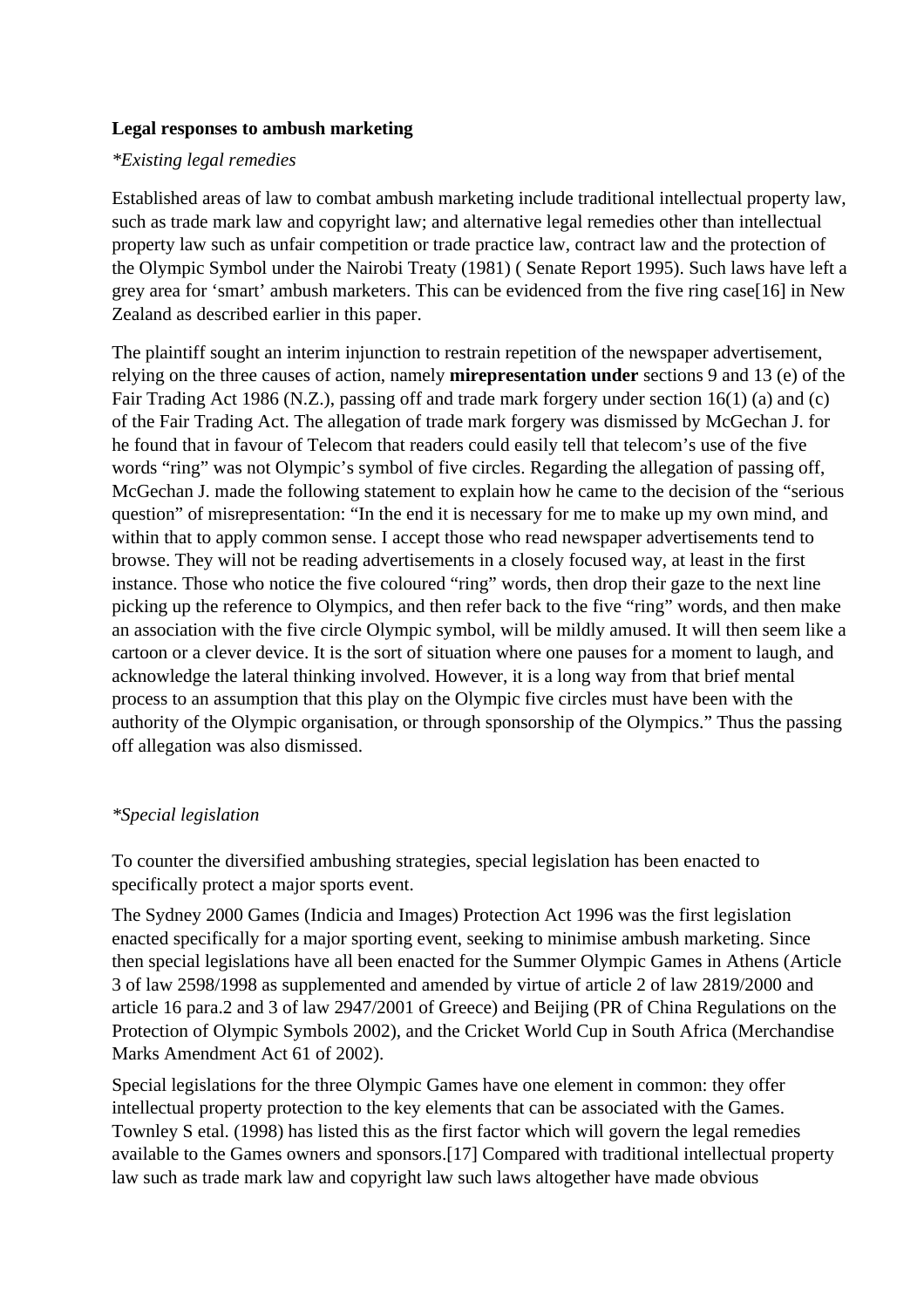improvement in three respects.

1, They have created a long list of protected items most of which were not covered by existing laws. The names, mascots, slogans, emblems of the Games and the name of relevant organisations are all under the protection. The combination of the name of the host city and the year in which the Game is hosted such as Athens 2004 is also included in the protection list. In Sydney Games Act some phrases such as gold, medals, and summer which used to be safe terms were then also under the protection when used in combination with the words such as Olympics.

2, Legislations for the Sydney and Beijing Games have restricted the commercial use of such protected items. This restriction can help solve the problem which occured in the UK in the Arsenal v. Reed case [18]. Despite the fact that signs applied to unlicensed merchandise sold by the defendant were identical, or similar, to the claimant's registered marks, the claimant's allegation for "trade mark infringement" was still dismissed by the Judge, Laddie J for the use of the signs was not in a "trade mark sense" (overturned on Appeal following a ruling by the European Court of Justice ECJ Arsenal Football Club Plc v. Matthew Reed [2003] E.T.M.R. 73 [2003] EWCA Civ 696 CA ).

 3, The legislation for the Athens Games has offered more efficient procedures in dealing with disputes. It has become a trick for ambushers to keep the period of ambush short to minimise any serious damage, for it takes time to prepare and file a lawsuit, even a preliminary injunction.[19] To avoid this, the legislation made it clear that the seizure or confiscation of goods would be invariably ordered, regardless of whether the accused is eventually convicted or not.

However it is also obvious that if ambushers don't use the protected items in the restricted way, legislations as such will have nothing to do with them. In addition some important elements such as the image of an athlete did not fall into protection scope of these legislations.

The Merchandise Marks Amendment Act 2002 in South Africa was enacted against the background of staging the 2003 World Cricket Cup. This legislation has adopted different, more radical remedies. It protects the publicity of the event by way of restricting competitive companies from abusing their trade mark rights. According to

15A(2) of the Amendments, "For the period during which an event is protected, no person may use a trade mark in relation to such event in a manner which is calculated to achieve publicity for that trade mark and thereby to derive special promotional benefit from the event, without the prior authority of the organiser of such event."

According to this the ambushing instances talked above will be caught by this law if it can be proved ambushers have used their trade mark in the prohibited manner. However the point is, there's no test in legal precedent to reveal what manner of use amounts to the prohibited standard. In addition the protection of publicity of an event and restriction on abusing trade marks are very far-reaching, in that they abandon the traditional trade mark test of customer confusion.

Finally all these legislations have left a time loophole for ambushers who have started their marketing campaign before the legislation came into force or after they were terminated. The Rules of Beijing Municipality on the Protection of the Olympic Intellectual Property (2001) have tried to solve this problem through a retrospective application of the law. However that is only a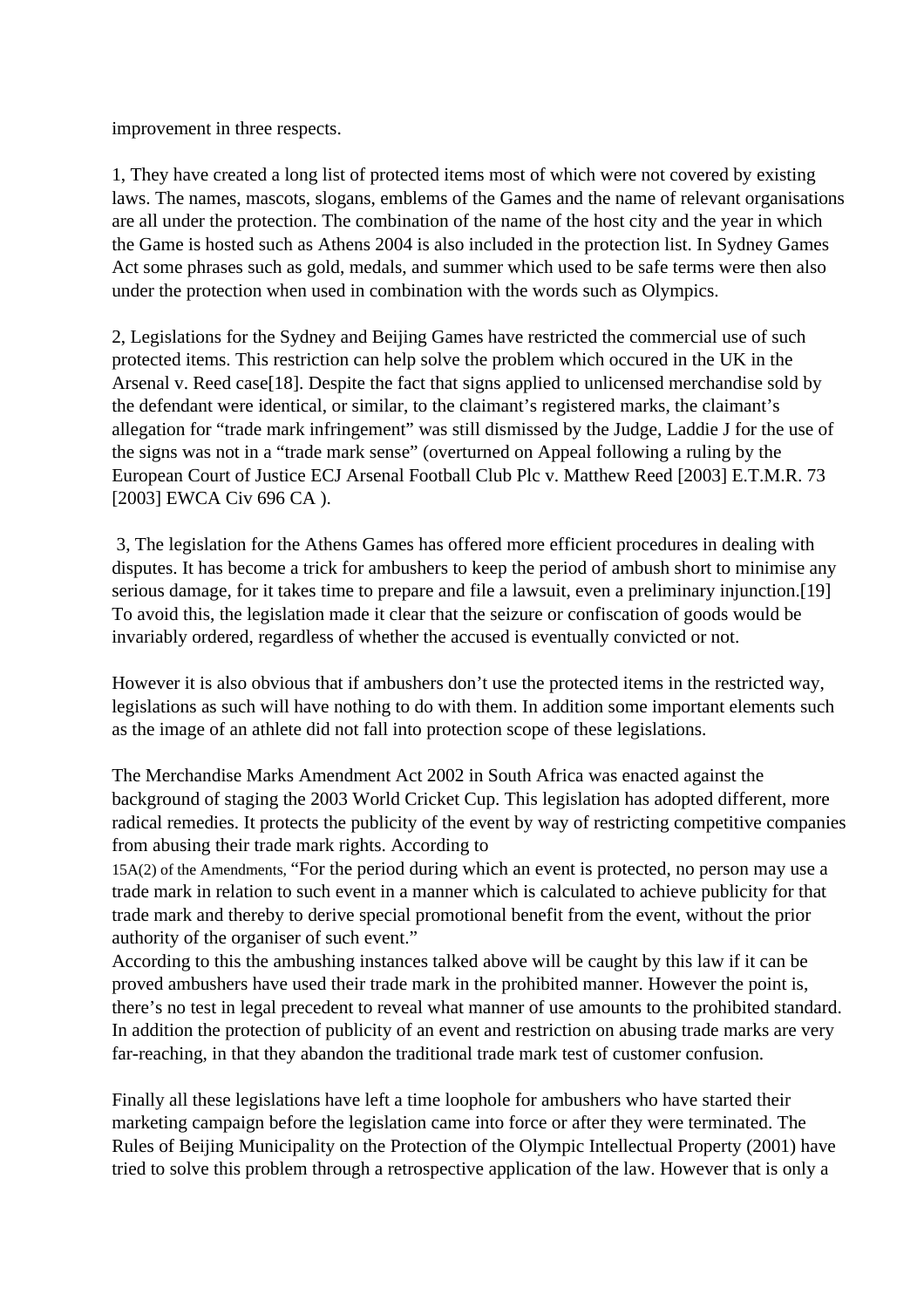local rule and valid only within the administrative area of Beijing. In addition all the special legislations whose jurisdiction reach is limited within one country can only offer limited help to global sponsorship package such as TOP (The Official Partner) of the International Olympic Committee.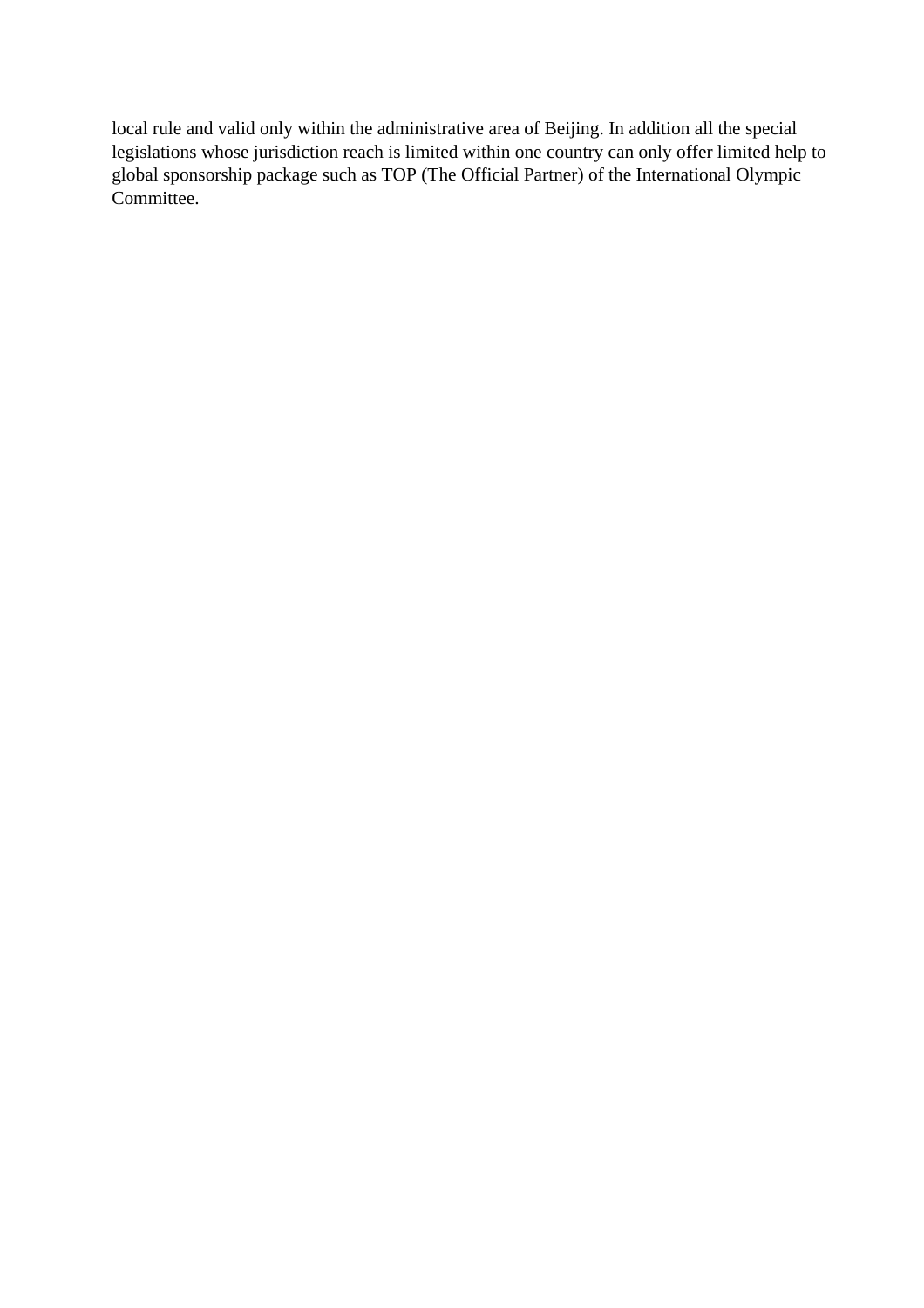#### **Bibliography**

- Bainbridge, J. 2004. *Advertisers get subtle with Olympic Offs* [online]. Available from: www.bandt.com.au/news/ [Accessed 3 September 2004]
- BBC Sports, 2002. *Vadaphone sorry for streaker stunt*. Available from http://news.bbc.co.uk/sport1/hi/rugby\_union/international/2182817.stm [Accessed 3 September 2004]
- Brewer, G, 1993.Be like Nike? *Sales and Marketing Management*, 145, p66.
- Knight-Ridder Tribune Business, 2003. Coke-Pepsi Marketing Dispute Centers on Chinese Basketball Superstar. *Knight-Ridder Tribune Business* (US), May 27.
- Daw, L., 1998. Guardians of the rigns: it's largely up to the Canadian Olympic Assn to defend Olympics sponsors against ambush marketing. *Marketing Magazine*, 103, p 26.
- Dean, O., 2000. Legal aspects of Ambush Marketing. *De Rebus* [online]. Available from: Http://www.derebus.org.za/archives/2000June/Articles/ambush.htm [Accessed 19, May,2004]
- Dean, O., 2003. Ambush marketing and protected events. *De Rebus* [online].. Available from: http://www.derebus.org.za/archives/2003Nov/articles/AmbushMarketing.htm [Accessed 19, May,2004]
- Eade, et al., Worth the Risk? Olympic Intellectual Property at Beijing 2008, *Gilbert & Tobin* [online]. Available from: http://gtlaw.com.au [Accessed 5 August 2003]
- Galford, Charles A., 1991. Ssponsorship and Ambushers: is there any protection? *Proceeding from sponsorship Europe' 91*, *October 22-25, 1991, Barcelona*, *Spain*. The Netherlands Expoconsult.
- Garrigues, C., 2002. Ambush Marketing: Robbery or Smart Advertising? *European Intellectual Property Review*, 11, p505-507.

Grimm, M., 1993. Reebok plots world cup ambush. *Brandweek*, 34, 9.

- Goldman, K., 1993. conflict of Olympic Sponsorships claims sears as its firt victim. *Wall Street Journal*, Dec 23, pg. 8
- Feid, F., 2002, The World Cup and Its Uninvited Guest. *Media World*, 1(3), 14-17.

*Fitzgerald, K., Super Bowl Wild Card. Advertising Age* **(Midwest region edition),** 67, p.1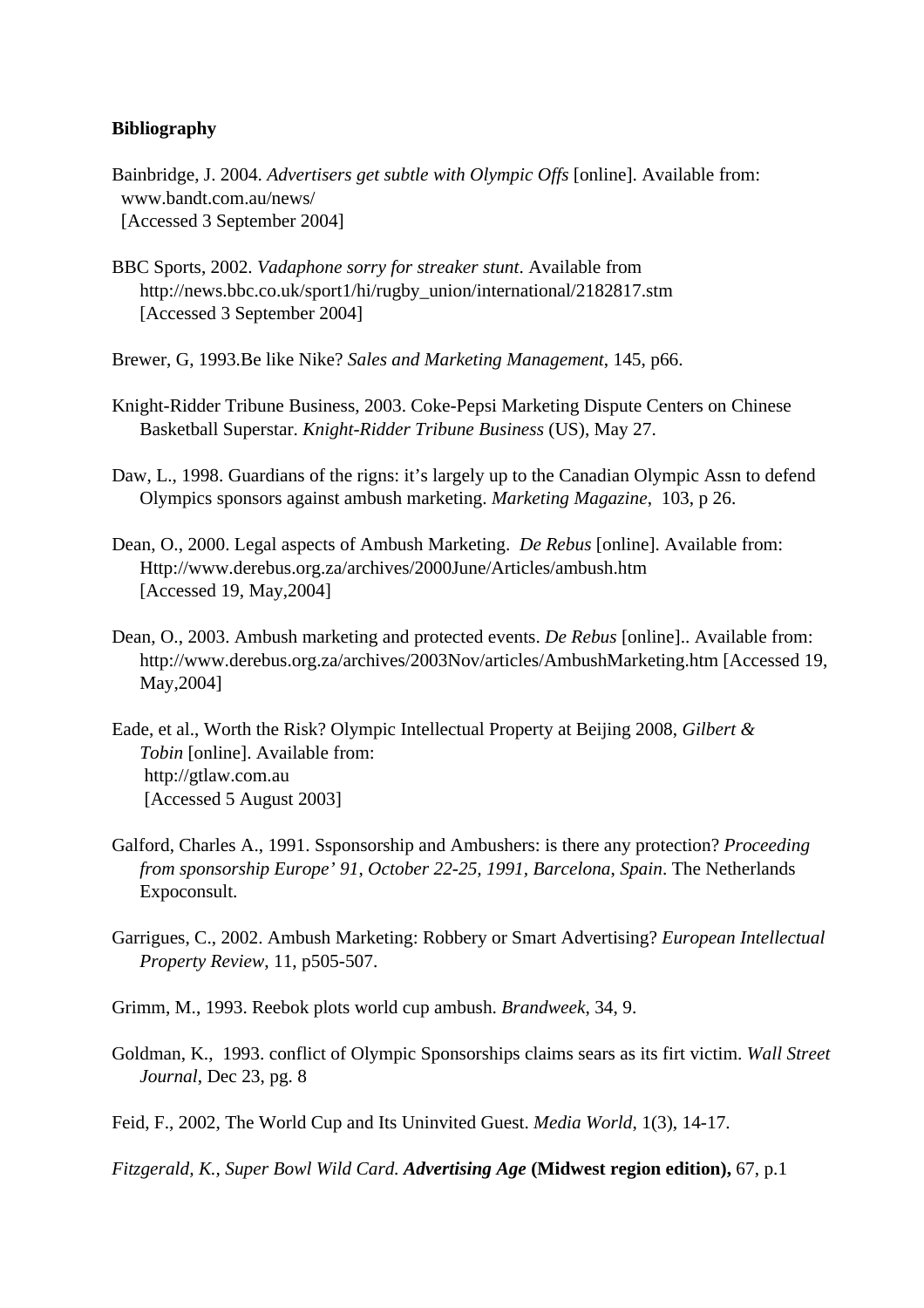- Hoek, J.and Gendall, P., 2002. Ambush Marketing: More than Just a Commercial Irritant, *Entertainment Law*, 1(2), 72-91.
- Kendall, C. and Curthoys, J., 2000. Ambush Marketing and Sydney 2000 Games (Indicia and Images) Protection Act: A Retrospective, Murdoch University *Electronic Journal of Law*, Vol 8, No 2 (June 2001) [online] Available from: www.murdoch.edu.au/elaw/indices/subject/909.html [Accessed 9 June 2003]
- Kendall C. and Metz T., 2003. Ambush Marketing and the Beijing Olympics: Lessons from the Australian Experience, *Intellectual Property Forum*, 55, p30-44
- Meenghan, T. (1994), Ambush Marketing: Immoral or Imaginative practice, *Journal of Advertising Research*, September/October 77-87

Nealon, T., 1996. Stealing the limelight. *Marketing*, Aug 15, p33

Pritchard, C., 2000. Sydney's ambushers strike gold, *Marketing Magazine*, 105, p6.

Richards, C., 1998. *Structuring Effective Sponsorships*, Sydney: LBC Information Service.

Brandweek, 1992. Ringdings, *Brandweek*, 33, p12.

- Sandler, D. and Shani, D., 1998. Ambush Marketing: Is the Confusion To Blame for the Flickering of the Flame? *Psychology and marketing*, 15, 367-383.
- Senate Legal and Constitutional References Committee, Cashing in on the Sydney Olympics: Protecting the Sydney Olympics from Ambush Marketing (Canberra: Commonwealth of Australia, 1995).
- S Korea's top corporations promote products at Olympics. 2004. [online] Available from: www.korea.net/news/ (August 14,) [Accessed on 6 September 2004]
- Submissions No. 28, cop of an IEG legal Guide to Sponsorship cited in Senate Legal and Constitutional References Committee, Cashing in on the Sydney Olympics: Protecting the Sydney Olympics from Ambush Marketing (Canberra: Commonwealth of Australia, 1995).
- Terry, L., 2000. On MLB hit list: Web plays, All-Star ambushers. *Brand week*, 34, 9-10
- Townley, S.et al, 1998. The Legal and Practical Prevention of Ambush Marketing in Sports. *Psychology and marketing*, 15, 333-348.

## **Cases**

Arsenal Football Club Plc v Reed (No.1) [2001] 2 C.M.L.R. 23

New Zealand Olympic and Commonwealth Games Association Inc v Telecom New Zealand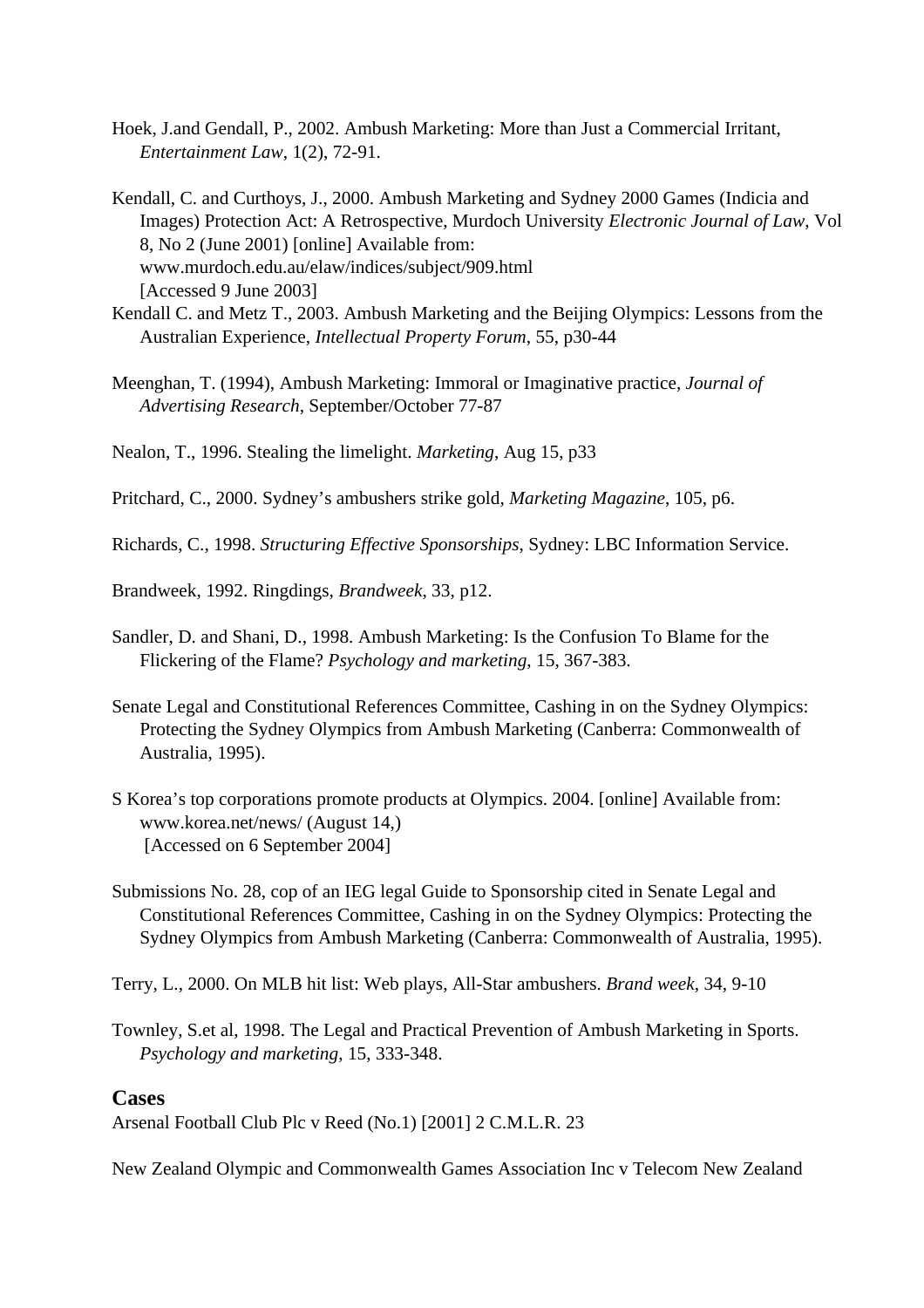#### Limited [1996] FSR 757.

------------------------------------ \* Lingling Wei is a PhD candidate; Martin Kretschmer is Professor of Information Jurisprudence; both at the Centre for Intellectual Property Policy & Management (www.cippm.org.uk), Bournemouth Law School, Bournemouth University (UK).

[1] Sandler, D. and Shani (1998) argue that ambush marketing can happen when there is no competition.

[2] There are some other occasions where such stragies were applied. At the 1998 Nagano Winter Olympics, General Motors bought the TV sponsor rights from CBC, and ran a TV commercial showing the athlete Bobby Orr playing hockey on an outdoor rink with a group of kids (Daw 1998). When Adidas sponsored 1994 Football World Cup, Reebok committed to a \$2 million broadcast sponsorship of World Cup coverage on Univision, the U.S.'s largest Spanish-language TV network. It became exclusive footwear marketer on Univision's World Cup telecasts, starting in a year, as well as the broadcaster's ongoing lead-in event series, ' The Road to the World Cup'(Grimm 1993). In 1991 Heinz signed up in a multi-million pound deal to sponsor the Rugby World Cup. However, the company didn't secure the broadcast sponsorship rights, instead bought by Sony. Before, during and after each game, the name on TV screens around the world was Sony. Commentators even started referring to the event on air as 'The Sony Rugby World Cup' (Brewer 1993).

[3] At the 1996 Atlanta Olympics, McDonald's was the global sponsor of the Games. Rival Burger King was allowed to sponsor the national Olympic team of the UK (Nealon 1996). During the 1990 Football World Cup, Pepsi sponsored the Brazilian team while CocaCola was official sponsor of the tournament (Meenaghan 1994). [4] Another example occurred during the first televised match of the pre-season Australian Football League competition which was sponsored by Ansett Airlines. The first advertisement during the first commercial break was for rival airline Qantas (Richards 1998).

[5] Other examples are the following: At the 1992 Olympic Games, AT&T were the official sponsor. Rival MCI run a commercial that featured the image of a runner with an Olympic-like torch and also introduced a promotion offering customers the chance at a trip to Barcelona in late July-in time for the start of the Summer Games (Brandweek 1992). Another famouse example is General Motor's 'Golden Holdens' case at the 1996 Olympics. While Toyota was an official sponsor, General Motors ran a highly visible 'Golden Holden' promotion whereby it promised to give a golden Holden car to any gold medal winner. Market research showed that many people mistook General Motors as the official sponsor (Senate Report 1995).

[6] Clean venue policy was originally designed to keep commercial messages out of stadiums in an effort to keep the focus on the athletes. It also helps in restricting the exposure of ambushing messages in the venue.

[7] S Korea's top corporations promote products at Olympics (August 14, 2004) www.korea.net/news/.

[8] In 2000 Olympics non-sponsor Yamaha's name was clearly displayed on musicians' instruments during the opening ceremony, an accepted loophole because the international Olympic committee classifies musical instrument as equipment.

[9] Another example happened in the 1988 Olympics, where a T-shirt manufacturer designed a logo 'Body & Seoul' in honour of 'the Summer Games'. (Feid, F., 2002),

[10] Olympic committee officials themselves and trade mark specialists disagree on the USOC's decision to permit Subway to use the Olympic logo in its aforementioned advertisements.

[11] Another famouse example is Amex's ads, " if you are going to Norway this winter, you don't need visa" which was designed to ambush its long-term rival Visa who was then the official sponsor of 1994 Lillehammer (Norway) Winter Olympics. "Norway" was cleverly used in stead of name of the Games.

 [12]In the 2000 Olympics, Tooheys New claimed to be the 'beer of choice' at Stadium Australia, one of the key Olympic park venues. In fact Tooheys New was the official beer at the stadium but for non-Olympic events. [13] Bainbridge J, Advertisers get subtle with Olympic Offs, www.bandt.com.au/news/ 26 August 2004

[14] Reversely, in the Sydney 2000 Games, Ian Thorpe, who was sponsored by Adidas, stepped up to the podium to receive a gold medal for the 400m freestyle with an Australian flag draped over his official Nike track suit. Thorpe denied that the cover-up was intentional.

[15] Galford, Charles A. 'sponsorship and Ambushers: is there any protection?' In Conference Proceeding from sponsorshi[p Europe' 91, Barcelona, Spain, October 22-25, 1991. The Netherlands Expoconsult, 1991. [16] New Zealand Olympic and Commonwealth Games Association Inc v Telecom New Zealand Limited [1996] FSR 757.